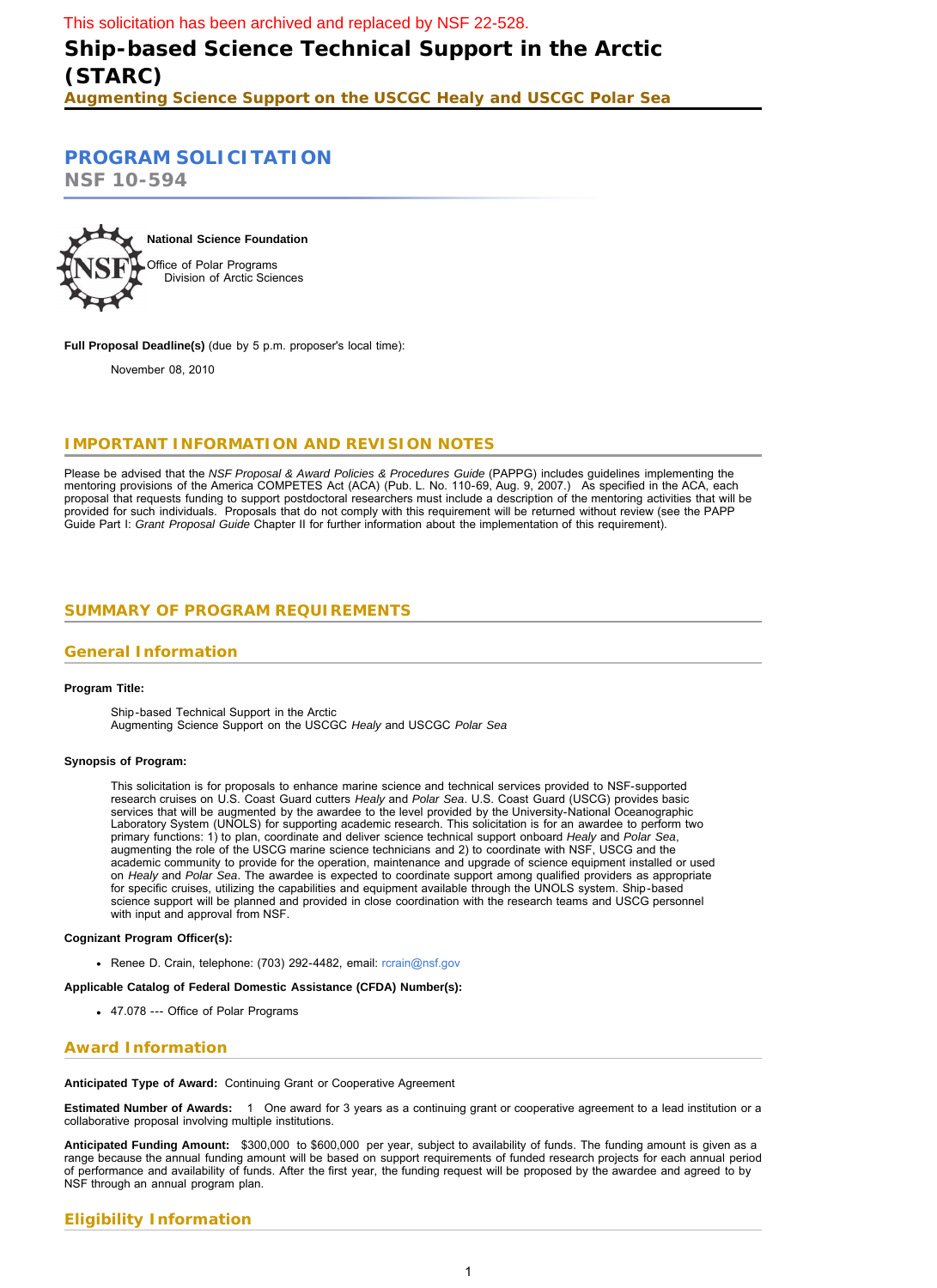### <span id="page-1-0"></span>**Organization Limit:**

Proposals may only be submitted by the following:

U.S. institutions or organizations.

### **PI Limit:**

None Specified

### **Limit on Number of Proposals per Organization:**

None Specified

## **Limit on Number of Proposals per PI:**

None Specified

## **Proposal Preparation and Submission Instructions**

### **A. Proposal Preparation Instructions**

- **Letters of Intent:** Not Applicable
- **Preliminary Proposal Submission:** Not Applicable
- **Full Proposals:**
	- Full Proposals submitted via FastLane: NSF Proposal and Award Policies and Procedures Guide, Part I: Grant Proposal Guide (GPG) Guidelines apply. The complete text of the GPG is available electronically on the NSF website at: [http://www.nsf.gov/publications/pub\\_summ.jsp?ods\\_key=gpg](http://www.nsf.gov/publications/pub_summ.jsp?ods_key=gpg).
	- Full Proposals submitted via Grants.gov: NSF Grants.gov Application Guide: A Guide for the Preparation and Submission of NSF Applications via Grants.gov Guidelines apply (Note: The NSF Grants.gov Application Guide is available on the Grants.gov website and on the NSF website at: [http://www.nsf.gov/publications/pub\\_summ.jsp?ods\\_key=grantsgovguide\)](http://www.nsf.gov/publications/pub_summ.jsp?ods_key=grantsgovguide)

### **B. Budgetary Information**

- **Cost Sharing Requirements:** Cost Sharing is not required under this solicitation.
- **Indirect Cost (F&A) Limitations:** Not Applicable
- **Other Budgetary Limitations:** Not Applicable
- **C. Due Dates**
	- **Full Proposal Deadline(s)** (due by 5 p.m. proposer's local time):
		- November 08, 2010

## **Proposal Review Information Criteria**

**Merit Review Criteria:** National Science Board approved criteria. Additional merit review considerations apply. Please see the full text of this solicitation for further information.

## **Award Administration Information**

**Award Conditions:** Standard NSF award conditions apply.

**Reporting Requirements:** Standard NSF reporting requirements apply.

## **TABLE OF CONTENTS**

**[Summary of Program Requirements](#page-0-0)**

- I. **[Introduction](#page-2-0)**
- II. **[Program Description](#page-2-0)**
- III. **[Award Information](#page-3-0)**
- IV. **[Eligibility Information](#page-4-0)**
- V. **[Proposal Preparation and Submission Instructions](#page-4-0)**
	- A. [Proposal Preparation Instructions](#page-4-0) B. [Budgetary Information](#page-4-0)
		- C. [Due Dates](#page-4-0)
	- D. [FastLane/Grants.gov Requirements](#page-5-0)
- VI. **[NSF Proposal Processing and Review Procedures](#page-5-0)** A. [NSF Merit Review Criteria](#page-5-0)
	- B. [Review and Selection Process](#page-6-0)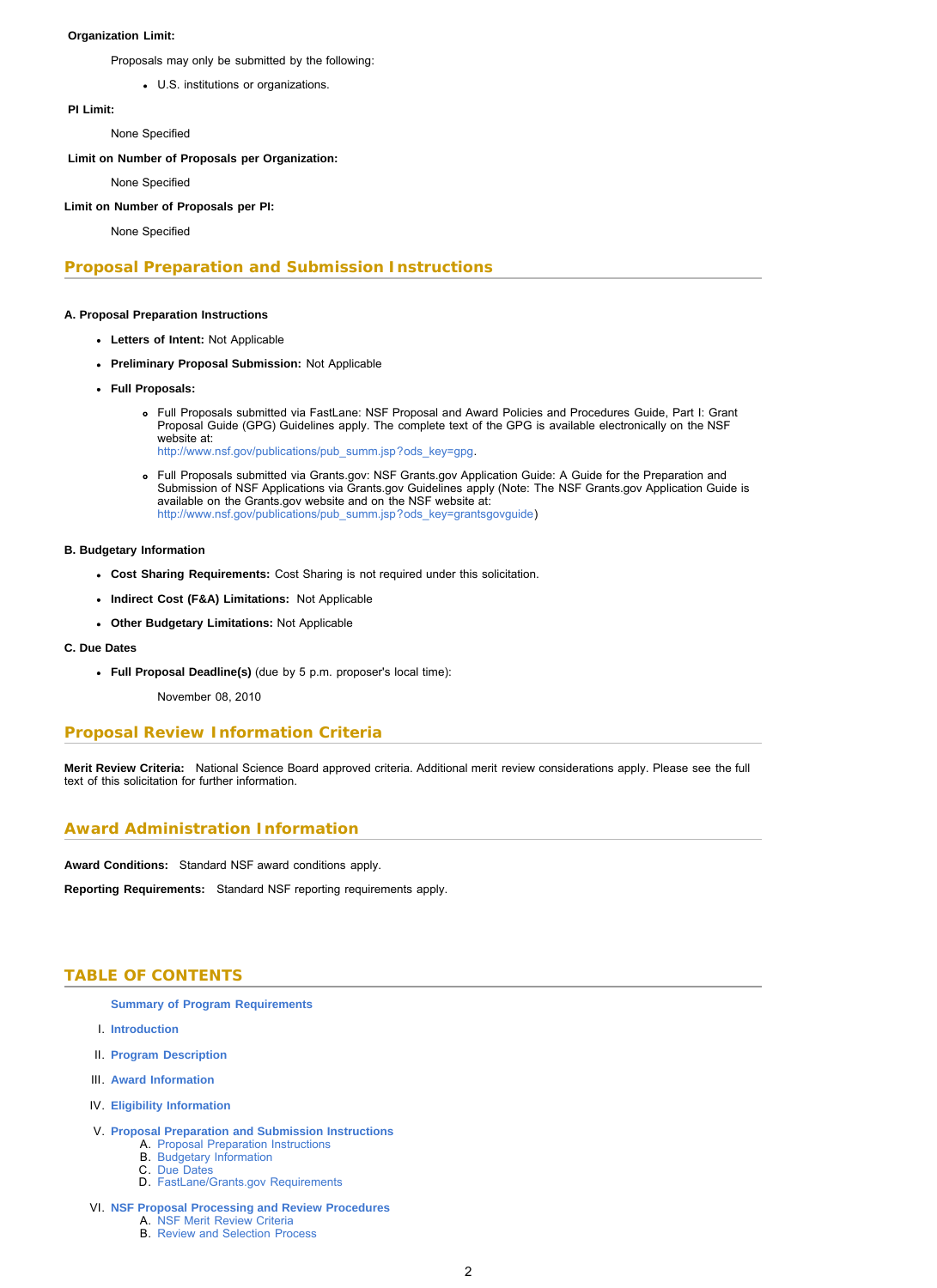#### <span id="page-2-0"></span>VII. **[Award Administration Information](#page-6-0)**

- A. [Notification of the Award](#page-6-0)
	- B. [Award Conditions](#page-6-0)
	- C. [Reporting Requirements](#page-6-0)

VIII. **[Agency Contacts](#page-7-0)**

IX. **Other Information**

### **I. INTRODUCTION**

The Arctic Sciences Division supports ship-based research in the Arctic in all aspects of oceanography and marine science as individual projects or organized research efforts. The USCGC *Healy* was commissioned for active service in 2000 and was designed to support research in the Arctic. It has supported approximately 3-4 projects per year during the arctic summer season, March-October, funded by NSF, NOAA, NASA, USGS, ONR and other agencies. Its capabilities are described in greater detail on the USCG website <http://www.uscg.mil/pacarea/healy/>and a science support website for the USCG [http://icefloe.net/.](http://www.nsf.gov/cgi-bin/good-bye?http://icefloe.net/)

Requests for ship time on *Healy* are made through the University-National Oceanographic Laboratory System (UNOLS) ship time<br>request system [http://www.unols.org](http://www.nsf.gov/cgi-bin/good-bye?http://www.unols.org). The Arctic Sciences Division collaborates with USCG to sched in collaboration with other federal agencies and involving the research community through the Arctic Icebreaker Coordinating Committee (AICC), a subcommittee of UNOLS. In conjunction with USCG and the AICC, NSF has supported development of the scientific capabilities of *Healy*. The awardee will work with USCG, NSF, other agencies and AICC to identify and implement improvements to the technical systems that support science in addition to proving science technical support during cruises.

### **II. PROGRAM DESCRIPTION**

The Arctic Sciences Division seeks proposals to provide two main functions: 1) to plan, coordinate and deliver science technical support onboard *Healy* and *Polar Sea*, augmenting the role of the USCG marine science technicians and 2) to coordinate with NSF, USCG and the academic community to provide for the operation, maintenance and upgrade of science equipment installed or used on *Healy* and *Polar Sea*.

The number of cruises supported by the Arctic Sciences Division varies each year based on funded proposals. Historical data about the duration and scope of work on past cruises is available on the icebreaker cruise planning website, [http://www.icefloe.net.](http://www.nsf.gov/cgi-bin/good-bye?http://www.icefloe.net) Because other agencies like NOAA, USGS and NASA fund cruises on the USCG icebreakers, NSF expects that these agencies will<br>request services provided by the awardee on a cost-reimbursable basis to NSF. To provide a scope of respond to, the awardee may anticipate supporting 4 cruises per year for a total of 112 days conducting oceanographic and marine<br>science research on *Healy. Polar Sea* is used less frequently, so proposals should anticipat

Three technicians are typical to operate all underway systems, plus an additional person that may be needed onshore for data management for all cruises. The awardee should plan to have technical staff available for shakedown and transit cruises to the Arctic prior to the field season for a total of 14 days, depending on the area of research focus. Key personnel should also plan to attend pre-cruise planning meetings with the ship, routine telephone calls with USCG or UNOLS organizations and post-cruise<br>debrief teleconferences. These parameters are intended to simplify the proposal budget development proposal budget for the purpose of this review.

The awardee will work closely with the chief scientist and other participating researchers to provide an appropriate level of cruise<br>support. The types of support will vary from cruise to cruise, aspects of which are noted institution will provide all the ship-based technical support, but rather that the awardee will work with the academic research community to coordinate services from established providers. The awardee should provide pre-cruise planning, deliver support during cruises, provide underway data to approved data archives, and provide information for the chief scientist's post-cruise report. The awardee will participate in cruise debriefs conducted by the AICC to address concerns of the research team or ship. Because Arctic cruises may be supported by vessels other than the USCG icebreakers, the awardee may be requested to coordinate with other vessel operators and the chief scientist to share or transfer equipment.

The awardee will work with NSF, AICC, USCG and the academic community to define program needs and priorities for maintenance and upgrades to ship-based science support capabilities. To accomplish that, the awardee is expected to participate in meetings of the AICC and other UNOLS committees such as Research Vessel Operators Committee (RVOC) and Research Vessel Technical Enhancement Committee (RVTEC) and to work with the engineering and operations staff of *Healy* and with NSF.

More information about UNOLS institutions, pooled equipment, research vessels and UNOLS committees is available on the UNOLS<br>website at [http://www.unols.org/.](http://www.nsf.gov/cgi-bin/good-bye?http://www.unols.org/) Additional information about science support on the USCG icebre science liaisons, for *Healy* Dave Forcucci ([David.Forcucci@uscg.mil\)](mailto:David.Forcucci@uscg.mil) and for *Polar Sea*, Phil McGillivary ([philip.a.mcgillivary@uscg.mil\)](mailto:philip.a.mcgillivary@uscg.mil).

### **Planning, Coordination and Reporting**

Ship time requests for use of the U.S. Coast Guard icebreakers are submitted by researchers through the UNOLS request system and will be copied to the awardee. NSF will notify the awardee when projects are funded to initiate their detailed planning process.<br>When funding decisions are made, USCG develops the icebreaker schedules in collaboration awardee will work with NSF during this planning phase of each arctic field season. As an additional service, researchers during the proposal stage or NSF may request that the awardee develop a budget estimate for proposed work to inform proposal review. This may include 5-10 estimates for cruise support.

An annual program plan will be due on **January 15** of each year detailing the planned technical support for scheduled cruises and<br>related science technical support activities for review and approval by NSF. This will form accompany the program plan. The report should summarize major activities and accomplishments and include a governmentrecognized performance metric of the number of days of service lost due to the organization's performance. Other performance metrics may be included as well.

#### **Science Support on** *Polar Sea***:**

Polar Sea is used less frequently to support research cruises but may be requested for mooring cruises or research in heavy ice. Because installed instrumentation onboard *Polar Sea* is limited, cruises may require borrowing or deploying over the side, equipment that is portable to make oceanographic measurements. Proposals should address the operation of the Bathy 2010 echo sounder and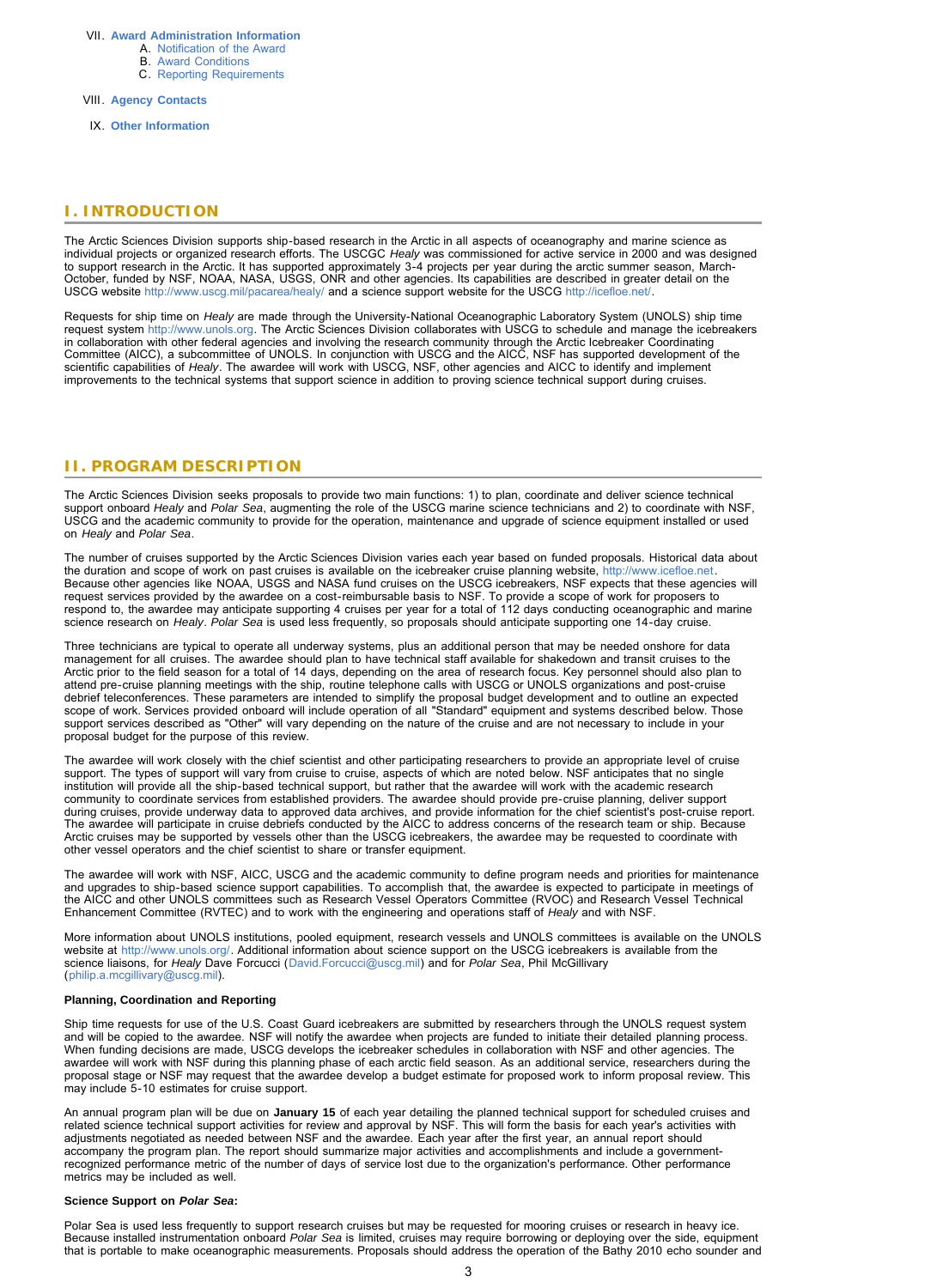<span id="page-3-0"></span>the Knudsen 320 sub-bottom profiler on *Polar Sea.* In addition, the measurements from the acoustic equipment, ship position and ice imagery provided by the National Ice Center should be integrated into a real-time map server for use by scientists and the ship.

#### **Science support on** *Healy* **includes, but is not limited to:**

### **Acoustic Equipment**

Proposals should address operational support of the ADCP, multibeam sonar and Knudsen 320 sub-bottom profiler onboard *Healy*. The awardee will operate these instruments almost continuously while underway. The successful proposer should present a staffing plan and approach for collecting and distributing data from these and other underway measurements and for providing spatial data services such as real-time bottom mapping and georeferencing satellite imagery of ice conditions.

### **Hydrographic systems**

A mainstay of arctic research includes collecting essential oceanographic data. The awardee will provide support to operate and manage onboard hydrographic systems. These systems include CTD rosettes, thermosalinograph, salinometer, and other devices that may be required for oceanographic studies.

### **Meteorological systems**

The awardee will operate the science meteorological systems available on *Healy* and provide a plan to maintain and configure meteorological sensors in support of research. *Healy's* systems include photosynthetically active radiation (PAR), long and shortwave radiation, air temperature, barometric pressure, precipitation, and anemometers.

#### **Navigation systems**

Onboard *Healy*, the POS-MV inertial navigation system requires configuration and maintenance from the science support provider. GPS systems are maintained by the USCG. The awardee will operate the Terascan remote sensing satellite data receiving system. USCG supports the maintenance and configuration of the Terascan system. The awardee will provide onboard GIS support for displaying Radarsat and Terascan satellite images, georeferencing these images to the ship's location and inputting science underway data collection and station data for the science team.

#### **Information Technology and Data**

The USCG operates and maintains an onboard science network and science data logging and provides ship-board email addresses for email access. Underway connectivity is limited to two hours per day with small data transmissions via INMARSAT and Iridium. The awardee will work with USCG on IT solutions for research teams. Proposals may include new approaches to provide better connectivity for science teams on board *Healy*. Proposals should include an approach for disseminating underway data to science teams immediately following cruises. Underway measurement data should be quality assured, quality controlled and submitted to relevant NSF-recognized data archives following each cruise.

#### **Other Ship-based Support includes, but is not limited to:**

#### **Coring**

The awardee will coordinate coring support for research cruises as required. A Jumbo Piston Corer (JPC) purchased for *Healy* is managed by Oregon State University for storage and maintenance and is typically operated by OSU technicians. In addition the awardee may need to plan for other coring in support of research.

The awardee will gather requirements from funded research projects and plan to meet those requirements. In addition to operating the above equipment onboard *Healy*, the awardee may be required to provide or arrange support that includes but is not limited to the following:

- assisting with mooring deployment or recovery
- arranging and coordinating the use of general or special purpose vans
- ensuring proper handling and disposal of hazardous or radioactive material
- assisting with deployment and recovery of autonomous vehicles
- arranging scientific diving
- designing and implementing active seismic systems
- conducting environmental assessments, consultations and permitting activities
- engineering on-deck flow-through sea water systems
- assisting with requirements gathering for helicopter services in support of research
- other tasks as needed

The awardee should provide key personnel who will work with USCG and the chief scientist to determine the cruise requirements. To meet these requirements, services may be provided directly by the awardee or coordinated by the awardee utilizing other institutions that are equipped and experienced at providing aspects of cruise support required. The Arctic Sciences Division is interested in making use of existing infrastructure and institutions and technicians with expertise in relevant aspects of cruise support.

The proposal should describe an approach to gathering researcher requirements and planning to support the requests. The proposal may include a work breakdown structure, describe the approach to providing cruise support, describe the roles and responsibilities of personnel or entities involved, and should include metrics for how the service provider will assess their performance. The proposal should also address aspects of planning and overseeing maintenance and upgrades to science equipment on *Healy* and *Polar Sea* in collaboration with USCG, NSF and the research community.

## **III. AWARD INFORMATION**

**Anticipated Type of Award:** Continuing Grant or Cooperative Agreement

**Estimated Number of Awards:** One award for 3 years as a continuing grant or cooperative agreement to a lead institution or a collaborative proposal involving multiple institutions.

**Anticipated Funding Amount:** \$300,000 to \$600,000 per year, subject to availability of funds. The funding amount is given as a range because the annual funding amount will be based on support requirements of funded research projects for each annual period of performance and availability of funds. After the first year, the funding request will be proposed by the awardee and agreed to by NSF through an annual program plan.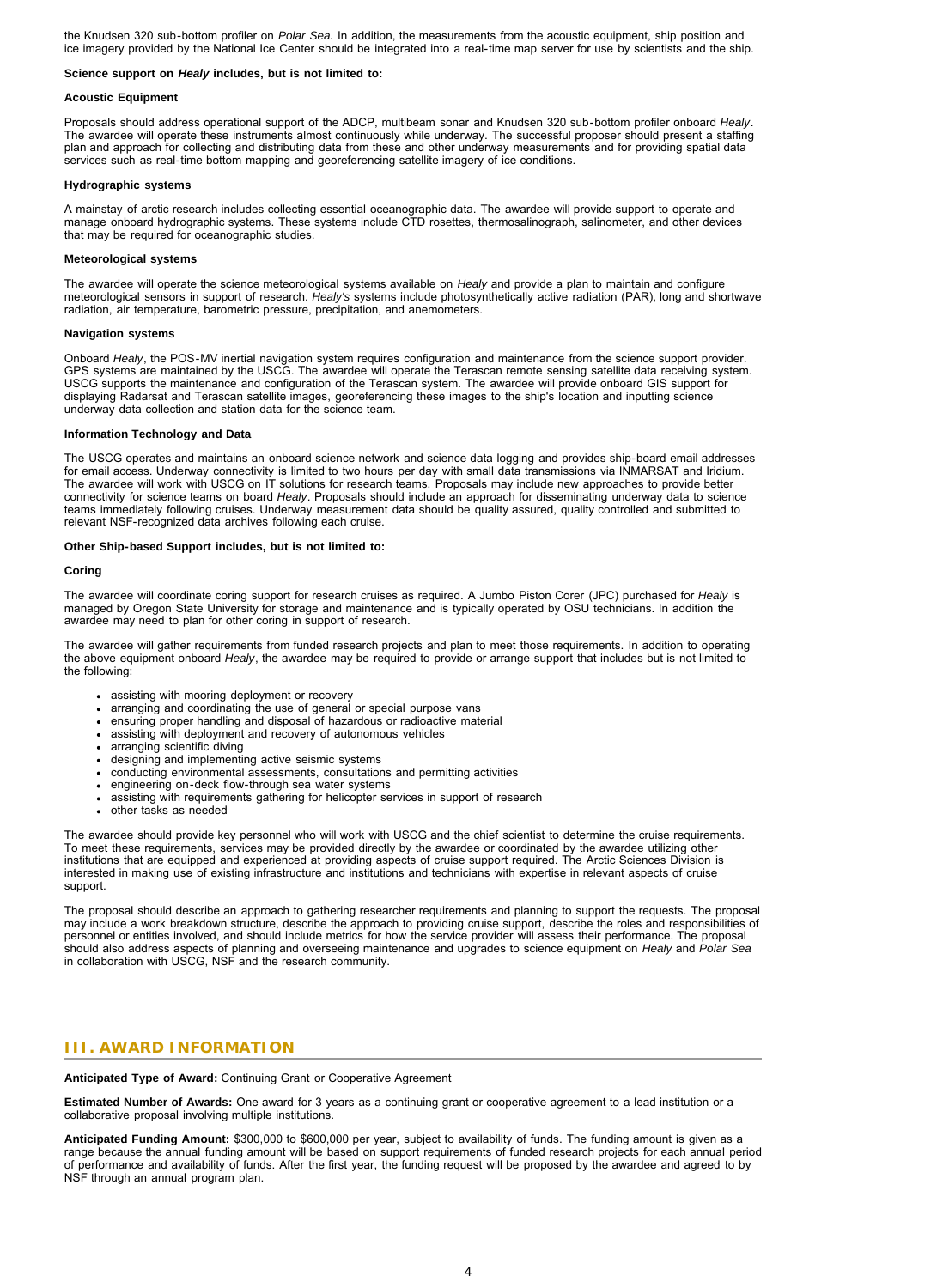### <span id="page-4-0"></span>**Organization Limit:**

Proposals may only be submitted by the following:

U.S. institutions or organizations.

**PI Limit:**

None Specified

**Limit on Number of Proposals per Organization:**

None Specified

**Limit on Number of Proposals per PI:**

None Specified

**Additional Eligibility Info:**

## **V. PROPOSAL PREPARATION AND SUBMISSION INSTRUCTIONS**

## **A. Proposal Preparation Instructions**

**Full Proposal Preparation Instructions:** Proposers may opt to submit proposals in response to this Program Solicitation via Grants.gov or via the NSF FastLane system.

- Full proposals submitted via FastLane: Proposals submitted in response to this program solicitation should be prepared and submitted in accordance with the general guidelines contained in the NSF Grant Proposal Guide (GPG). The complete text of the GPG is available electronically on the NSF website at:<br>[http://www.nsf.gov/publications/pub\\_summ.jsp?ods\\_key=gpg](http://www.nsf.gov/publications/pub_summ.jsp?ods_key=gpg). Paper copies of the GPG may be obtained from the NSF<br>Publications Clearinghouse, telephone (703) 292-7 identify this program solicitation number in the program solicitation block on the NSF Cover Sheet For Proposal to the National Science Foundation. Compliance with this requirement is critical to determining the relevant proposal processing guidelines. Failure to submit this information may delay processing.
- Full proposals submitted via Grants.gov: Proposals submitted in response to this program solicitation via Grants.gov should be prepared and submitted in accordance with the NSF Grants.gov Application Guide: A Guide for the Preparation and Submission of NSF Applications via Grants.gov. The complete text of the NSF Grants.gov Application Guide is available on the Grants.gov website and on the NSF website at: ([http://www.nsf.gov/publications/pub\\_summ.jsp?ods\\_key=grantsgovguide\)](http://www.nsf.gov/publications/pub_summ.jsp?ods_key=grantsgovguide). To obtain copies of the Application Guide and

Application Forms Package, click on the Apply tab on the Grants.gov site, then click on the Apply Step 1: Download a Grant Application Package and Application Instructions link and enter the funding opportunity number, (the program solicitation number without the NSF prefix) and press the Download Package button. Paper copies of the Grants.gov Application Guide also may be obtained from the NSF Publications Clearinghouse, telephone (703) 292-7827 or by e-mail from [nsfpubs@nsf.gov.](mailto:nsfpubs@nsf.gov)

In determining which method to utilize in the electronic preparation and submission of the proposal, please note the following:

Collaborative Proposals. All collaborative proposals submitted as separate submissions from multiple organizations must be submitted via the NSF FastLane system. Chapter II, Section D.4 of the Grant Proposal Guide provides additional information on collaborative proposals.

### **Principles for the Conduct of Research in the Arctic**

Proposers should observe the Principles for the Conduct of Research in the Arctic [http://www.nsf.gov/od/opp/arctic/conduct.jsp.](http://www.nsf.gov/od/opp/arctic/conduct.jsp) Proposers may also find helpful the "Guidelines for Improved Cooperation between Northern Communities and Arctic Researchers" ([http://www.arcus.org/guidelines](http://www.nsf.gov/cgi-bin/good-bye?http://www.arcus.org/guidelines)).

The Arctic Research Support and Logistics (RSL) program was created, in part, to enhance access, safety and interactions with arctic communities. Accordingly investigators are encouraged to propose effective and efficient use of logistics resources to achieve research goals and to cooperate with communities near field research sites.

#### **Relevant Organizations**

The University-National Oceanographic Laboratory System (UNOLS) includes pooled, university operated equipment to meet specific research needs. UNOLS equipment may be requested for science support onboard Healy.

When private aircraft are required for science support, NSF works with the Aviation Management Directorate (AMD) at the Department of the Interior (DOI), which coordinates contracting for federal aviation support.

NSF's prime arctic logistics contractor is CH2M Hill Polar Services (CPS; [http://www.polar.ch2m.com/\)](http://www.nsf.gov/cgi-bin/good-bye?http://www.polar.ch2m.com/). CPS may be involved in some aspects of marine research projects, but does not typically provide ship-based support services.

## **B. Budgetary Information**

**Cost Sharing:** Cost sharing is not required under this solicitation.

## **C. Due Dates**

**Full Proposal Deadline(s)** (due by 5 p.m. proposer's local time):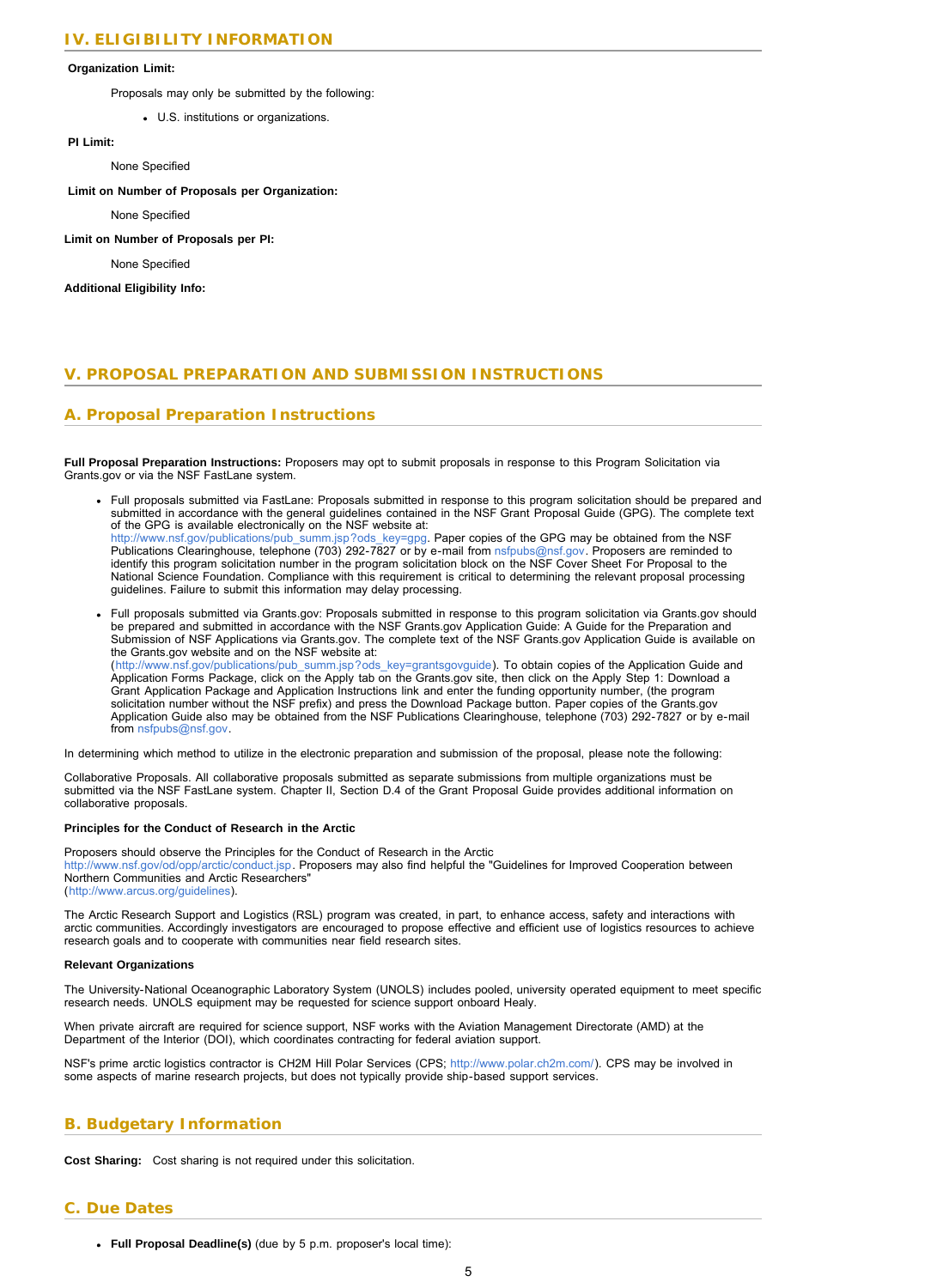## <span id="page-5-0"></span>**D. FastLane/Grants.gov Requirements**

### **For Proposals Submitted Via FastLane:**

Detailed technical instructions regarding the technical aspects of preparation and submission via FastLane are available at: [https://www.fastlane.nsf.gov/a1/newstan.htm.](https://www.fastlane.nsf.gov/a1/newstan.htm) For FastLane user support, call the FastLane Help Desk at 1-800-673-6188 or e-mail [fastlane@nsf.gov.](mailto:fastlane@nsf.gov) The FastLane Help Desk answers general technical questions related to the use of the FastLane system. Specific questions related to this program solicitation should be referred to the NSF program staff contact(s) listed in Section VIII of this funding opportunity.

Submission of Electronically Signed Cover Sheets. The Authorized Organizational Representative (AOR) must<br>electronically sign the proposal Cover Sheet to submit the required proposal certifications (see Chapter II, Section Grant Proposal Guide for a listing of the certifications). The AOR must provide the required electronic certifications within five working days following the electronic submission of the proposal. Further instructions regarding this process are available on the FastLane Website at:<https://www.fastlane.nsf.gov/fastlane.jsp>.

#### **For Proposals Submitted Via Grants.gov:**

Before using Grants.gov for the first time, each organization must register to create an institutional profile. Once registered, the applicant's organization can then apply for any federal grant on the Grants.gov website. The Grants.gov's Grant<br>Community User Guide is a comprehensive reference document that provides technical information about Grant Proposers can download the User Guide as a Microsoft Word document or as a PDF document. The Grants.gov User Guide is available at: <http://www.grants.gov/CustomerSupport>. In addition, the NSF Grants.gov Application Guide provides additional technical guidance regarding preparation of proposals via Grants.gov. For Grants.gov user support, contact the<br>Grants.gov Contact Center at 1-800-518-4726 or by email: [support@grants.gov](mailto:support@grants.gov). The Grants.gov Contact general technical questions related to the use of Grants.gov. Specific questions related to this program solicitation should<br>be referred to the NSF program staff contact(s) listed in Section VIII of this solicitation.

*Submitting the Proposal:* Once all documents have been completed, the Authorized Organizational Representative (AOR) must submit the application to Grants.gov and verify the desired funding opportunity and agency to which the application is submitted. The AOR must then sign and submit the application to Grants.gov. The completed application will be transferred to the NSF FastLane system for further processing.

### **VI. NSF PROPOSAL PROCESSING AND REVIEW PROCEDURES**

Proposals received by NSF are assigned to the appropriate NSF program where they will be reviewed if they meet NSF proposal preparation requirements. All proposals are carefully reviewed by a scientist, engineer, or educator serving as an NSF Program Officer, and usually by three to ten other persons outside NSF who are experts in the particular fields represented by the proposal. These reviewers are selected by Program Officers charged with the oversight of the review process. Proposers are invited to suggest names of persons they believe are especially well qualified to review the proposal and/or persons they would prefer not review the proposal. These suggestions may serve as one source in the reviewer selection process at the Program Officer's discretion. Submission of such names, however, is optional. Care is taken to ensure that reviewers have no conflicts of interest with the proposal.

## **A. NSF Merit Review Criteria**

All NSF proposals are evaluated through use of the two National Science Board (NSB)-approved merit review criteria: intellectual<br>merit and the broader impacts of the proposed effort. In some instances, however, NSF will em highlight the specific objectives of certain programs and activities.

The two NSB-approved merit review criteria are listed below. The criteria include considerations that help define them. These considerations are suggestions and not all will apply to any given proposal. While proposers must address both merit review criteria, reviewers will be asked to address only those considerations that are relevant to the proposal being considered and for which the reviewer is qualified to make judgements.

#### **What is the intellectual merit of the proposed activity?**

How important is the proposed activity to advancing knowledge and understanding within its own field or across different fields? How well qualified is the proposer (individual or team) to conduct the project? (If appropriate, the reviewer will comment on the quality of the prior work.) To what extent does the proposed activity suggest and explore creative, original, or potentially transformative concepts? How well conceived and organized is the proposed activity? Is there sufficient access to resources?

### **What are the broader impacts of the proposed activity?**

How well does the activity advance discovery and understanding while promoting teaching, training, and learning? How well does the proposed activity broaden the participation of underrepresented groups (e.g., gender, ethnicity,<br>disability, geographic, etc.)? To what extent will it enhance the infrastructure for research and education facilities, instrumentation, networks, and partnerships? Will the results be disseminated broadly to enhance scientific and technological understanding? What may be the benefits of the proposed activity to society?

Examples illustrating activities likely to demonstrate broader impacts are available electronically on the NSF website at: [http://www.nsf.gov/pubs/gpg/broaderimpacts.pdf.](http://www.nsf.gov/pubs/gpg/broaderimpacts.pdf)

Mentoring activities provided to postdoctoral researchers supported on the project, as described in a one-page supplementary document, will be evaluated under the Broader Impacts criterion.

NSF staff also will give careful consideration to the following in making funding decisions:

#### *Integration of Research and Education*

One of the principal strategies in support of NSF's goals is to foster integration of research and education through the programs, projects, and activities it supports at academic and research institutions. These institutions provide abundant opportunities where individuals may concurrently assume responsibilities as researchers, educators, and students and where all can engage in joint efforts that infuse education with the excitement of discovery and enrich research through the diversity of learning perspectives.

*Integrating Diversity into NSF Programs, Projects, and Activities*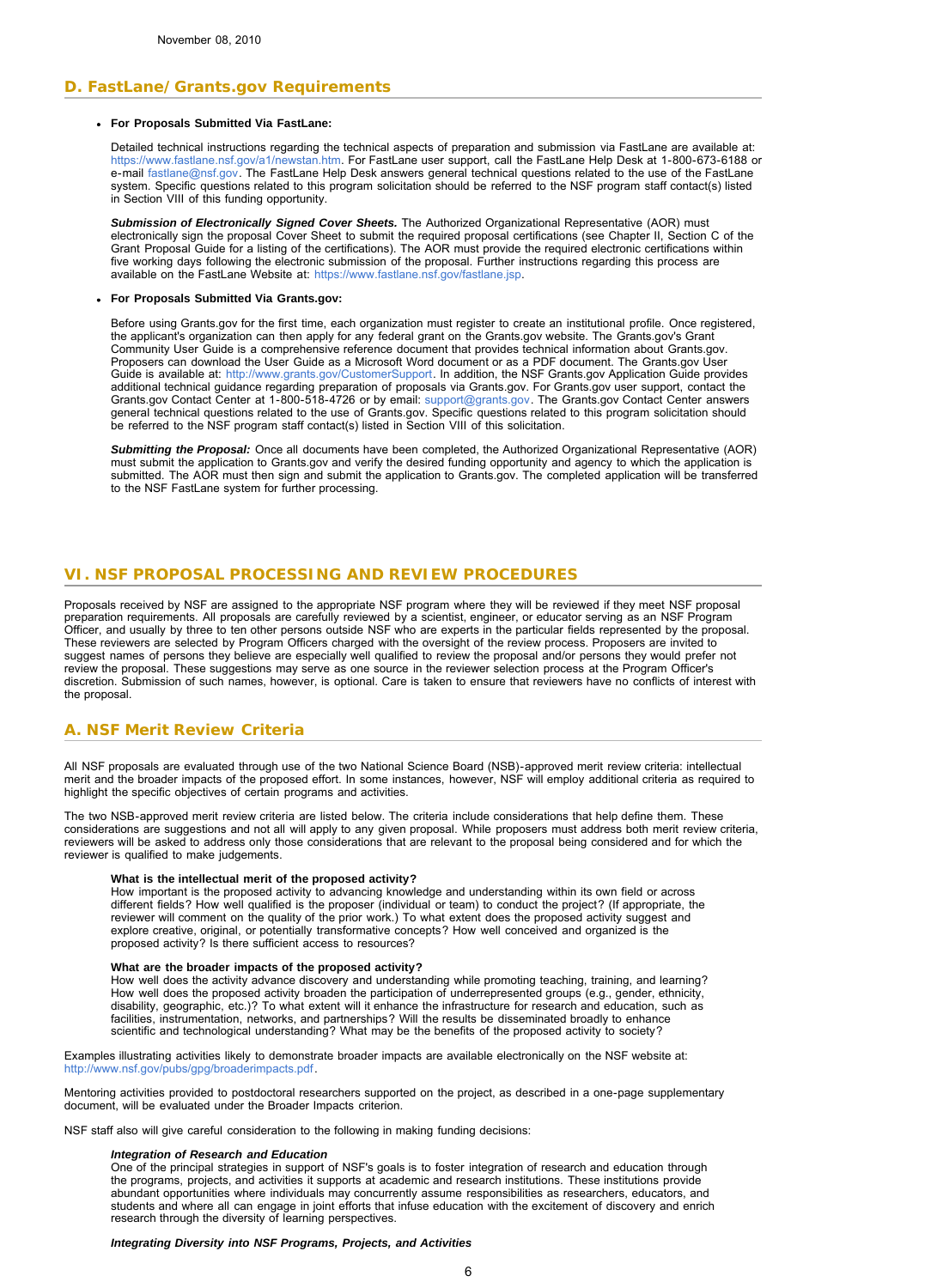<span id="page-6-0"></span>Broadening opportunities and enabling the participation of all citizens -- women and men, underrepresented minorities, and persons with disabilities -- is essential to the health and vitality of science and engineering. NSF is committed to this principle of diversity and deems it central to the programs, projects, and activities it considers and supports.

### **Additional Review Criteria:**

Proposals responding to this solicitation are to provide science technical support to funded research projects on the USCG icebreakers *Healy* and *Polar Sea*. Accordingly, the intellectual merit of the proposal may be somewhat different than that in most research proposals. Intellectual merit will be reflected in proposing an organized approach to providing science support or coordinating service providers to meet requirements of funded research projects. Broader impacts of this support proposal will likely focus on services provided to a community of researchers, but may also include education, training and outreach in fields relevant to marine sciences.

#### **Meritorious proposals will:**

- Describe an approach to gathering detailed science support requirements, planning, and providing ship-based science technical support.
- Describe what aspects of science support will be provided directly and which aspects will be coordinated with other institutions and how this coordination will be managed successfully.
- Include metrics for measuring their success at providing research support and improving on their performance.
- Include approaches to participate in ship scheduling meetings, AICC meetings and other relevant meetings.
- Leverage the investment NSF has made in developing the UNOLS pool of equipment, services and expertise as appropriate.
- Include an approach for managing the maintenance and upgrade of science equipment in collaboration with USCG, NSF and the research community.

## **B. Review and Selection Process**

Proposals submitted in response to this program solicitation will be reviewed by Panel Review.

Reviewers will be asked to formulate a recommendation to either support or decline each proposal. The Program Officer assigned to manage the proposal's review will consider the advice of reviewers and will formulate a recommendation.

After scientific, technical and programmatic review and consideration of appropriate factors, the NSF Program Officer recommends to the cognizant Division Director whether the proposal should be declined or recommended for award. NSF is striving to be able to tell applicants whether their proposals have been declined or recommended for funding within six months. The time interval begins on the deadline or target date, or receipt date, whichever is later. The interval ends when the Division Director accepts the Program Officer's recommendation.

A summary rating and accompanying narrative will be completed and submitted by each reviewer. In all cases, reviews are treated as confidential documents. Verbatim copies of reviews, excluding the names of the reviewers, are sent to the Principal Investigator/Project Director by the Program Officer. In addition, the proposer will receive an explanation of the decision to award or decline funding.

In all cases, after programmatic approval has been obtained, the proposals recommended for funding will be forwarded to the Division of Grants and Agreements for review of business, financial, and policy implications and the processing and issuance of a grant or other agreement. Proposers are cautioned that only a Grants and Agreements Officer may make commitments, obligations or awards on behalf of NSF or authorize the expenditure of funds. No commitment on the part of NSF should be inferred from technical or budgetary discussions with a NSF Program Officer. A Principal Investigator or organization that makes financial or personnel commitments in the absence of a grant or cooperative agreement signed by the NSF Grants and Agreements Officer does so at their own risk.

## **VII. AWARD ADMINISTRATION INFORMATION**

## **A. Notification of the Award**

Notification of the award is made to *the submitting organization* by a Grants Officer in the Division of Grants and Agreements.<br>Organizations whose proposals are declined will be advised as promptly as possible by the cog the program. Verbatim copies of reviews, not including the identity of the reviewer, will be provided automatically to the Principal Investigator. (See Section VI.B. for additional information on the review process.)

## **B. Award Conditions**

An NSF award consists of: (1) the award letter, which includes any special provisions applicable to the award and any numbered amendments thereto; (2) the budget, which indicates the amounts, by categories of expense, on which NSF has based its support (or otherwise communicates any specific approvals or disapprovals of proposed expenditures); (3) the proposal referenced in the<br>award letter; (4) the applicable award conditions, such as Grant General Conditions (GC-1); \* and (5) any announcement or other NSF issuance that may be incorporated by reference in the award letter. Cooperative agreements also are administered in accordance with NSF Cooperative Agreement Financial and Administrative Terms and Conditions (CA-FATC) and the applicable Programmatic Terms and Conditions. NSF awards are electronically signed by an NSF Grants and Agreements Officer and transmitted electronically to the organization via e-mail.

\*These documents may be accessed electronically on NSF's Website at

[http://www.nsf.gov/awards/managing/award\\_conditions.jsp?org=NSF](http://www.nsf.gov/awards/managing/award_conditions.jsp?org=NSF). Paper copies may be obtained from the NSF Publications Clearinghouse, telephone (703) 292-7827 or by e-mail from [nsfpubs@nsf.gov.](mailto:nsfpubs@nsf.gov)

More comprehensive information on NSF Award Conditions and other important information on the administration of NSF awards is contained in the NSF *Award & Administration Guide* (AAG) Chapter II, available electronically on the NSF Website at [http://www.nsf.gov/publications/pub\\_summ.jsp?ods\\_key=aag](http://www.nsf.gov/publications/pub_summ.jsp?ods_key=aag).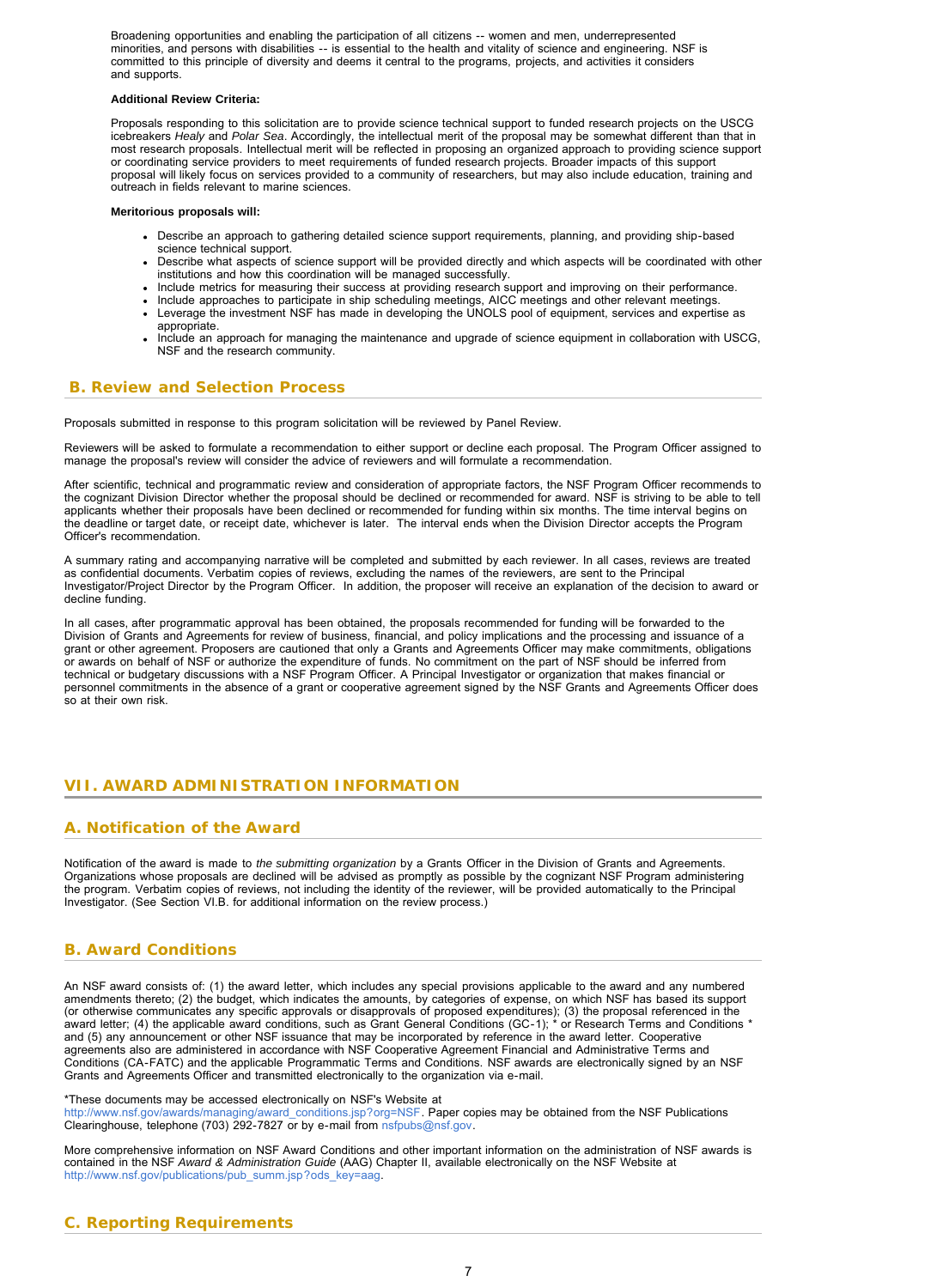<span id="page-7-0"></span>For all multi-year grants (including both standard and continuing grants), the Principal Investigator must submit an annual project report to the cognizant Program Officer at least 90 days before the end of the current budget period. (Some programs or awards require more frequent project reports). Within 90 days after expiration of a grant, the PI also is required to submit a final project report, and a project outcomes report for the general public.

Failure to provide the required annual or final project reports, or the project outcomes report will delay NSF review and processing of any future funding increments as well as any pending proposals for that PI. PIs should examine the formats of the required reports in advance to assure availability of required data.

PIs are required to use NSF's electronic project-reporting system, available through FastLane, for preparation and submission of annual and final project reports. Such reports provide information on activities and findings, project participants (individual and organizational) publications; and, other specific products and contributions. PIs will not be required to re-enter information previously provided, either with a proposal or in earlier updates using the electronic system. Submission of the report via FastLane constitutes<br>certification by the PI that the contents of the report are accurate and complete. The submitted using Research.gov. This report serves as a brief summary, prepared specifically for the public, of the nature and outcomes of the project. This report will be posted on the NSF website exactly as it is submitted by the PI.

## **VIII. AGENCY CONTACTS**

General inquiries regarding this program should be made to:

Renee D. Crain, telephone: (703) 292-4482, email: [rcrain@nsf.gov](mailto:rcrain@nsf.gov)

For questions related to the use of FastLane, contact:

FastLane Help Desk, telephone: 1-800-673-6188; e-mail: [fastlane@nsf.gov.](mailto:fastlane@nsf.gov)

For questions relating to Grants.gov contact:

Grants.gov Contact Center: If the Authorized Organizational Representatives (AOR) has not received a confirmation message from Grants.gov within 48 hours of submission of application, please contact via telephone: 1-800-518-4726; email: [support@grants.gov](mailto:support@grants.gov)

Additional information regarding science support onboard USCG *Healy* is available from Dave Forcucci, Science Liaison for *Healy*, at [dforcucci@pacnorwest.uscg.mil.](mailto:dforcucci@pacnorwest.uscg.mil)

## **IX. OTHER INFORMATION**

The NSF Website provides the most comprehensive source of information on NSF Directorates (including contact information), programs and funding opportunities. Use of this Website by potential proposers is strongly encouraged. In addition, National Science Foundation Update is a free e-mail subscription service designed to keep potential proposers and other interested parties apprised of new NSF funding opportunities and publications, important changes in proposal and award policies and procedures, and upcoming NSF Regional Grants Conferences. Subscribers are informed through e-mail when new publications are issued that match their<br>identified interests. Users can subscribe to this service by clicking the "Get NSF Updates by Email

Grants.gov provides an additional electronic capability to search for Federal government-wide grant opportunities. NSF funding opportunities may be accessed via this new mechanism. Further information on Grants.gov may be obtained at [http://www.grants.gov.](http://www.grants.gov/)

## **ABOUT THE NATIONAL SCIENCE FOUNDATION**

The National Science Foundation (NSF) is an independent Federal agency created by the National Science Foundation Act of 1950,<br>as amended (42 USC 1861-75). The Act states the purpose of the NSF is "to promote the progress

NSF funds research and education in most fields of science and engineering. It does this through grants and cooperative agreements to more than 2,000 colleges, universities, K-12 school systems, businesses, informal science organizations and other research organizations throughout the US. The Foundation accounts for about one-fourth of Federal support to academic institutions for basic research.

NSF receives approximately 40,000 proposals each year for research, education and training projects, of which approximately 11,000 are funded. In addition, the Foundation receives several thousand applications for graduate and postdoctoral fellowships. The agency operates no laboratories itself but does support National Research Centers, user facilities, certain oceanographic vessels and Antarctic research stations. The Foundation also supports cooperative research between universities and industry, US participation in international scientific and engineering efforts, and educational activities at every academic level.

*Facilitation Awards for Scientists and Engineers with Disabilities* provide funding for special assistance or equipment to enable<br>persons with disabilities to work on NSF-supported projects. See Grant Proposal Guide Chapt regarding preparation of these types of proposals.

The National Science Foundation has Telephonic Device for the Deaf (TDD) and Federal Information Relay Service (FIRS) capabilities that enable individuals with hearing impairments to communicate with the Foundation about NSF programs, employment or general information. TDD may be accessed at (703) 292-5090 and (800) 281-8749, FIRS at (800) 877-8339.

The National Science Foundation Information Center may be reached at (703) 292-5111.

The National Science Foundation promotes and advances scientific progress in the United States by competitively awarding grants and cooperative agreements for research and education in the sciences, mathematics, and engineering.

To get the latest information about program deadlines, to download copies of NSF publications, and to access abstracts of awards, visit the NSF Website at [http://www.nsf.gov](http://www.nsf.gov/)